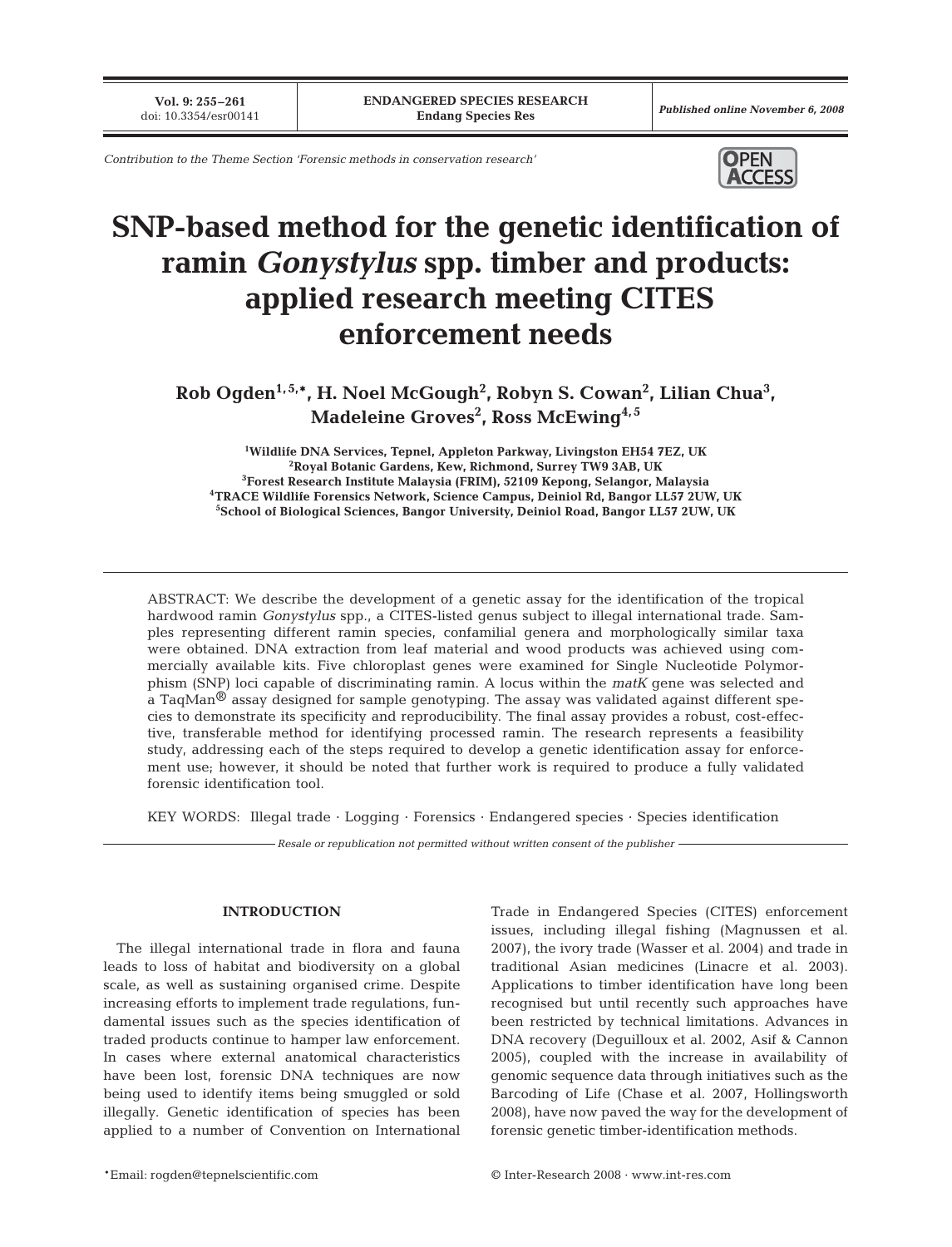The current method for the identification of traded timber and processed wood products is anatomical analysis. Identification of single samples can be performed quickly and reliably by expert wood anatomists, and the technique is routinely employed at specialist research institutes in several countries, including the UK, the USA and Germany. The recent development of a computer-based anatomical key (Richter et al. 2008) has also improved the potential for initial identification of many traded timber species by enforcement officials. Despite these resources, identification of certain species remains problematic; with a growing need to routinely screen large numbers of samples, a complementary technique is required. The development of a DNA-based technique, employed as a standard laboratory tool, capable of high throughput analysis and of delivering categorical identification for forensic application would enhance the ability of both commercial and government authorities to regulate the trade. Where necessary, such techniques would also support the enforcement of national and international legislation, allowing exporting and importing countries to identify and prosecute illegal movements, greatly increasing our chances of ensuring a sustainable trade in timber.

Ramin *Gonystylus* spp. is a light tropical hardwood tree of swamp forests with a centre of diversity in the island of Borneo (Tawan 2004). The distribution includes Brunei Darussalam, Fiji, India (Nicobar Islands), Indonesia (Kalimantan and Sumatra), Malaysia (Peninsular Malaysia, Sabah, Sarawak), Papua New Guinea, the Philippines and the Solomon Islands (T. M. A. Utteridge pers. comm.). The *Gonystylus* genus includes about 30 species (Tawan 2004), although a full taxonomic review to confirm the exact status of described species is currently required (T. M. A. Utteridge pers. comm.). Of these species some 10 taxa are reported to have uses as timber or medicine (some taxa produce Agar) (CITES 2002). A number of species have been reported in international trade, with *G. bancanus* supplying, by far, the greater part of the market. Lim et al. (2004) estimated the annual trade in ramin to be worth more than US  $$100$  million  $yr^{-1}$ . A proposal submitted by Indonesia to list the genus *Gonystylus* on Appendix 2 of CITES was adopted by consensus at the 13th meeting of the CITES Conference of the Parties in Bangkok, Thailand in October 2004 (Gray 2005). The generic listing was proposed to allow adequate identification using traditional wood anatomy techniques. All parts and derivatives of ramin wood were subject to CITES regulation to match the international market.

The European Union (EU) is a major importer of ramin, as is the USA. Within the EU, Italy imports the largest portion of ramin; other major importers include the UK, the Netherlands, Germany, Belgium, and Spain (Affre et al. 2004). Due to its high market value, ramin is subject to illegal trade into and within the EU, often in the form of finished products (Fig. 1) that are difficult or too numerous to identify anatomically. The EU also re-exports ramin products, such as dowels, picture frames and paint brushes. The trade is dominated and hence characterised by the movement of large numbers of finished products. It was the first trade of this type to be subject to CITES control (Affre et al. 2004).

We present here the research and development undertaken to produce a validated method for the forensic genetic identification of ramin *Gonystylus* spp. timber and wood products for use by enforcement agencies (customs/border inspection), and traders of timber and wood products. The project was designed as a pilot study to provide proof of concept for the development of an applied assay. It therefore had a limited scope, targeting a single genus, but including all stages in the production of an assay, from sample collection and DNA extraction through to marker selection, assay design and validation. Importantly, the research was driven by the needs of the end user, in this case, Her Majesty's (HM) Revenue and Customs (UK). This approach led to criteria governing the assay being specified from the outset, including considerations of assay transferability, per-sample cost, sample capacity, speed of assay and robustness of the technique to provide reliable evidence for legal prosecution.



Fig. 1. Examples of previously identified processed ramin timber products: (a) window blind toggle; (b) garden trowel handle; (c) panel of window blind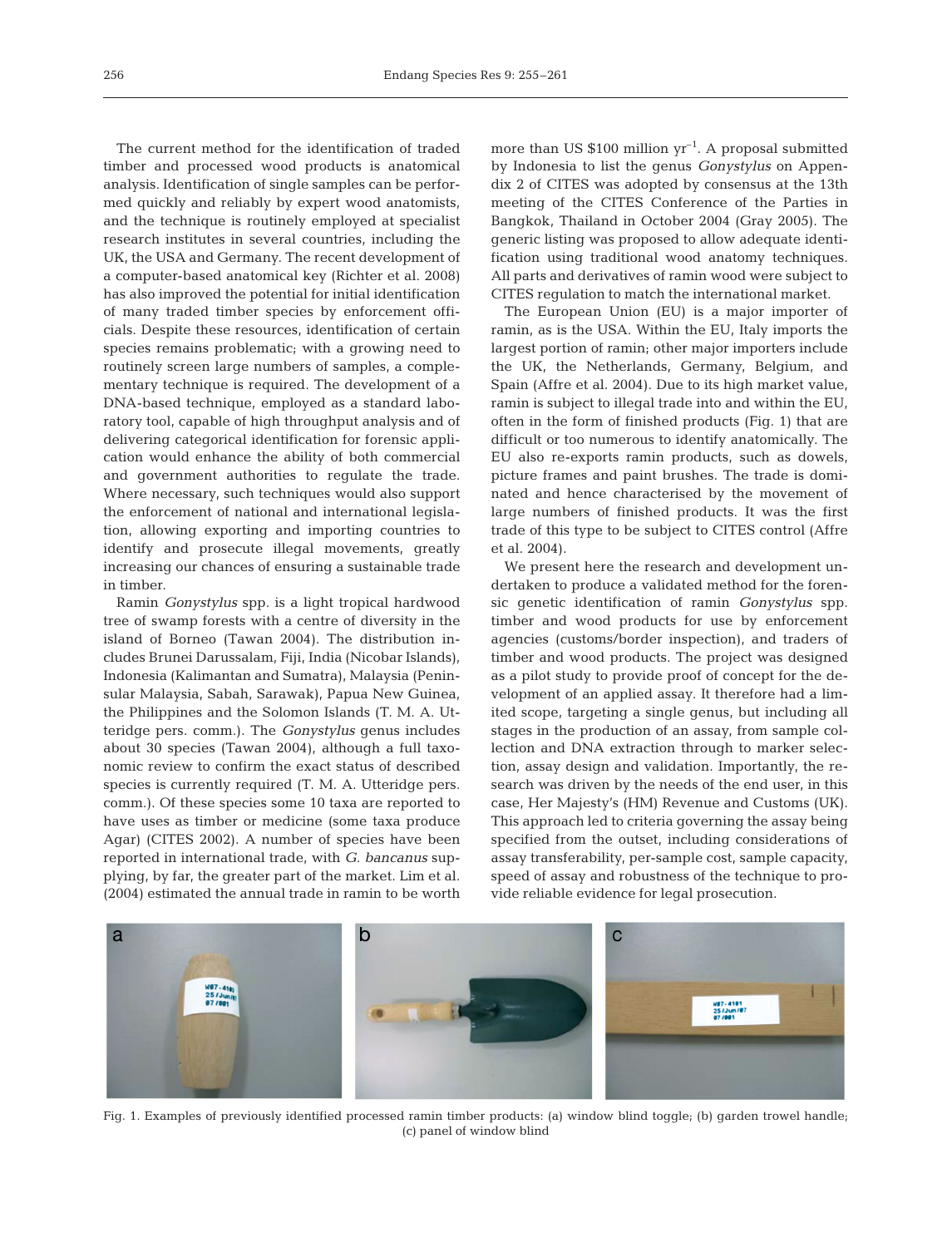## **MATERIALS AND METHODS**

**Sample collection.** *Ramin:* Authenticated samples were obtained for 7 species of ramin including all of those commonly traded. Leaf tissue was obtained from the Forest Research Institute of Malaysia under CITES licence. Wood samples were provided from the collection at Royal Botanical Gardens (RBG) Kew. In addition, a number of samples of processed wood products were donated by HM Revenue and Customs CITES team. These had been stored following seizure and had been identified anatomically by wood anatomists at RBG Kew as originating from ramin species.

*Genetically similar taxa:* The genus *Gonystylus*, belongs to the family Thymeleaceae, subfamily Gonystyloideae, which also includes the genera *Solmsia*, *Arnhemia* and *Lethedon* (Van der Bank et al. 2002). Representatives of each genus (*S. calophylla, A. cryptantha* and *L. cernua*) were obtained from the DNA bank at RBG Kew to compare with *Gonystylus* spp. at the same genetic marker.

*Anatomically similar taxa:* A total of 17 additional species were selected for validation of the ramin identification assay on the basis that their timber and or processed products may be confused with ramin during anatomical analysis. All samples were donated by the Economic Botany Collection at RBG Kew.

**DNA extraction.** DNA extraction was initially attempted on freshly dried leaf tissue, followed by timber samples and finally worked wood products in a dedicated (PCR-free) laboratory. Extraction was performed directly on leaf tissue. Wood material was prepared by initially sanding samples to remove the outer wood layer where chemical deposits and exogenous DNA contamination would likely be present. Sub-samples of wood were then taken using a hacksaw, sterilised between samples. Extraction controls were carried through to PCR amplification.

Two commercial kits designed for plant material were used, the Nucleon Phytopure® kit (Tepnel Life Sciences) based on a simple salt extraction method and the GMO BioKit® (Tepnel Biosystems) based on magnetic bead DNA capture. Manufacturer's protocols were followed throughout.

The quality of DNA recovered from both the leaf and processed timber was assessed through PCR amplification. The DNA recovered from processed wood was expected to be of inferior quality (reduced yield and fragmented) compared to fresh leaf material. The extent of the fragmentation was assessed using PCR amplification of 2 different sequence length products. The first fragment was an 800 bp fragment from the chloroplast *matK* gene amplified using the universal primers developed for this purpose; the second fragment was a 300 bp product (more than the product

length required for the final DNA test) from the same gene using specifically designed primers based on ramin DNA sequences. The primer sequences are as follows: Large Fragment Forward Primer (LFFP), CCTATCCATCTGGAAATCTTAG (*matk*2.1); LF reverse P, GTTCTAGCACAAGAAAGTCG (*matk*5); Small FFP (SFFP), CGTGTGGTCTCAATCAGGAA (*matk*415f); SFRP, CGATGCGTTACAAAAATTCG (*matk*637r). PCR reaction conditions were: 20 µl reaction containing 0.25 units ABgene Thermo-Start DNA Polymerase,  $1 \times$  Thermo-Start<sup>®</sup> reaction buffer, 2.5 mM  $MgCl<sub>2</sub>$ , 0.2 mM each dNTP, 20 pmol primer and 2.0 µl of template DNA. PCR was performed on a PTC-200 MJ Research thermocycler under the following parameters: 95°C for 15 min; 40 cycles of 94°C for 60 s, 48°C for 60 s,  $72^{\circ}$ C for 60 s; followed by  $72^{\circ}$ C for 5 min. Amplification products were visualised under UV light following electrophoresis on an ethidium bromidestained 2% agarose gel.

**Genetic marker selection.** Five candidate partial gene regions present in plastid DNA were selected for investigation as potential discriminatory markers: *matK, rpoC1, rpoB, accD* and *ndhJ*. DNA sequences were initially produced for 2 *Gonystylus* species (*G. macrophyllus* and *G. borneensis*) and the 3 confamilial genera to identify inter and intra-genus Single Nucleotide Polymorphisms (SNPs). Following the selection of a single target gene region, the reference samples for the remaining 5 *Gonystylus* species were sequenced to confirm that SNP genotypes were conserved within the genus. The barcoding primer sequences and PCR reaction conditions used to amplify each region are published at www.kew. org/barcoding/protocols.html. PCR products were cleaned using QIAquick silica columns (Qiagen) and sequenced using Bigdye 3.1 terminator chemistry on an ABI 3730 following manufacturer's protocols (Applied Biosystems). The sequences were aligned to allow identification of SNPs that vary among species. The availability of diagnostic SNPs was then used to select the genetic marker to be targeted during assay development.

**Assay design.** The SNP genotyping method selected for the assay was a TaqMan® probe (Applied Biosystems). Three candidate SNPs were assessed for their suitability as TaqMan® target loci. Primers and probes were subsequently designed for a single SNP locus using the proprietary software, Primer Express (ABI). The total target sequence was only 95 bp long and consisted of the following primers and probes: primer 1, 5'-GGAAAATCTATTCTCGCTTCAAAAGA-3'; primer 2, 5'-TTATGGCAATATCATTTTTACGTGTG-3' and probe, 5'-ACGCCTCTTCTrATG-3'. The assay was run under standard TaqMan® PCR conditions on an ABI 7500 machine. In addition to positive ramin and non-ramin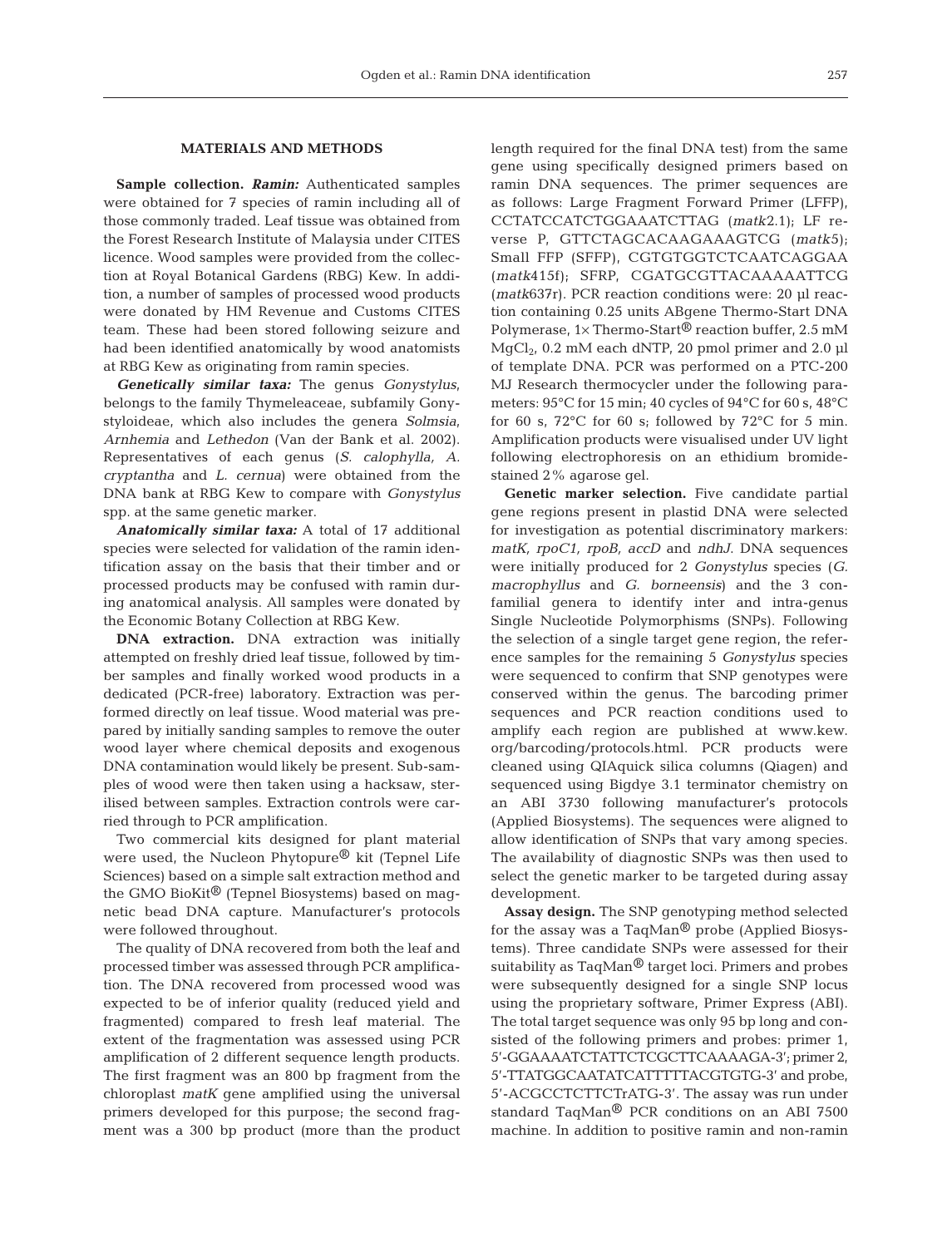samples, a mixed sample was created from a 1:1 ratio of ramin and non-ramin DNA and run alongside the test samples and no-template controls (NTCs).

**Validation.** The resulting TaqMan® assay was investigated to examine its performance with different tissue types (leaf vs. heart wood), different species (17 lookalike species) and different DNA concentrations. Standardised conditions were employed to assess assay performance. In addition to validation of the assay itself, a positive control was developed to demonstrate the presence of DNA in samples that show no result with the TaqMan® probe, i.e. for species that are highly genetically distinct from ramin. The control consisted of a chloroplast microsatellite locus (CCMP2) approximately twice as long as the TaqMan<sup>®</sup> target region  $(-189$  bp), amplified under published conditions (Weising & Gardener 1999), that amplifies in most angiosperms.

## **RESULTS**

**Sample collection.** A full list of the samples obtained is shown in Table 1. These samples were sufficient to develop the assay within the remit of this pilot project. Examples of the processed timber products used are shown in Fig. 1.

**DNA extraction.** DNA was successfully recovered and PCR-amplified from both fresh plant material and 3 specimens of processed/worked ramin. In all cases, the short (300 bp) region could be amplified; however, the large (800 bp) fragment was only amplified in fresh leaf material, as expected. Both extraction kits enabled amplification of the target loci.

**Genetic marker selection.** Evaluation of the DNA sequences produced for each of the 5 candidate gene regions indicated that the marker *matK* contained the highest number of SNPs potentially capable of distinguishing ramin from non-ramin samples (Table 2). Of the 5 SNP positions identified, 3 were conserved across all 7 *Gonystylus* species; 1 of these was then selected for the design of a TaqMan® assay on the basis of probe stringency. The assay performed as predicted, correctly discriminating ramin from non-ramin samples. Sample identification was definitive in all cases, with distinct clusters formed for both SNP genotypes (Fig. 2). The mixed sample and no-template controls were positioned as expected. To process 24 samples takes approximately 2 h.

**Validation.** The assay worked with DNA recovered from all sample types tested, including the worked products. Results were obtained at DNA concentrations down to 0.01 ng  $\mu$ <sup>-1</sup>. No false positives were observed across the 20 non-ramin species tested (3 genetically similar and 17 anatomically similar). 'No



Fig. 2. Results of the TaqMan® assay showing differentiation of the 7 ramin *Gonystylus* spp. from the 3 genetically related species. The assay is based on allele-specific fluorescent probes that are incorporated during PCR according to the nucleotide base present at the Single Nucleotide Polymorphism (SNP) (1 colour for each allele). The genotype of each sample is then obtained by measuring the fluorescent intensity of the probes. In the ramin assay, the *x*-axis displays the signal from the ramin allele and the *y*-axis the non-ramin allele. Triangle represents a 1:1 DNA mixture control, shaded squares are no-template controls (NTCs)

result' was recorded for all 17 lookalike species; however, 15 of these amplified with the microsatellite control, demonstrating the presence of amplifiable wood DNA.

#### **DISCUSSION**

This study has demonstrated the potential to efficiently combine a series of modern genetic analysis techniques in order to produce a working assay suitable for direct application as an enforcement tool. The ability to genetically discriminate traded ramin from non-ramin wood provides a complementary technique to current anatomical methods. The use of standard commercially available extraction methods and the TaqMan® genotyping platform offers a highthroughput solution that can be applied worldwide with minimal training. It is estimated that 96 samples could be readily processed by 1 person in a single day, dramatically reducing time costs relative to current methods. This in turn will facilitate larger scale trade monitoring and survey effort, providing the tools required to adequately enforce the CITES listing and deter the illegal movement of ramin.

The scope of the work undertaken was limited to a proof of concept model, and further work is planned to increase the utility of the assay produced. Heavily processed wood products, such as heat-treated plywood, need to be tested to examine the performance of the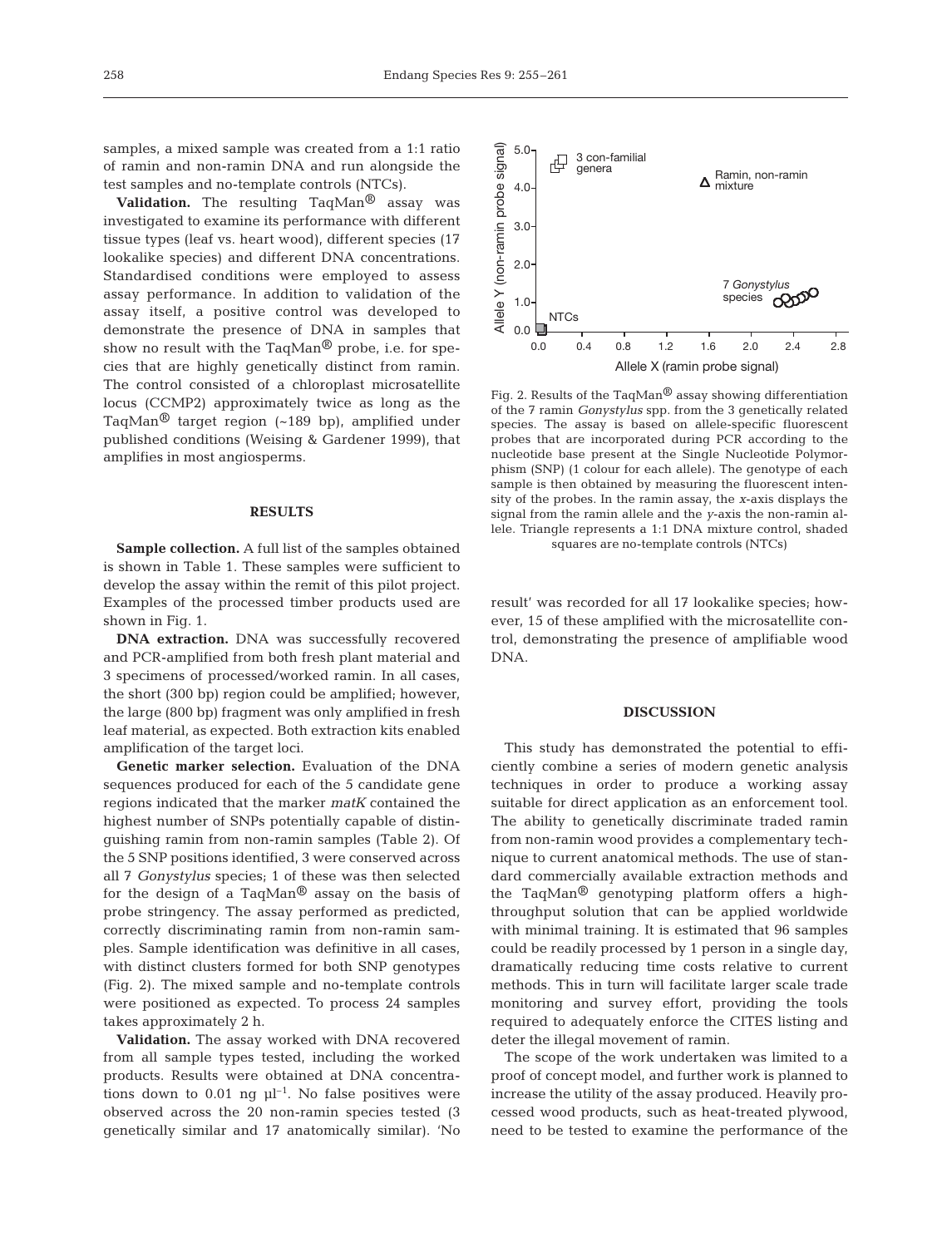| Category                     | Sample        | Sample      | Geographic          |
|------------------------------|---------------|-------------|---------------------|
| Species                      | type          | provider    | provenance          |
| Ramin — reference sample     |               |             |                     |
| Gonystylus maingayi          | Leaf          | <b>FRIM</b> | Malaysia            |
| Gonystylus bancanus          | Leaf          | <b>FRIM</b> | Malaysia            |
| Gonystylus affinis           | Leaf          | <b>FRIM</b> | Malaysia            |
| Gonystylus confusus          | Leaf          | <b>FRIM</b> | Malaysia            |
| Gonystylus brunnescens       | Leaf          | FRIM        | Malaysia            |
| Gonystylus macrophyllus      | <b>DNA</b>    | <b>RBGK</b> | Indonesia           |
| Gonystylus borneensis        | <b>DNA</b>    | <b>RBGK</b> | Brunei              |
| Ramin — case sample          |               |             |                     |
| Gonystylus spp.              | Worked timber | <b>HMRC</b> | Unknown             |
| Gonystylus spp.              | Worked timber | <b>HMRC</b> | Unknown             |
| Gonystylus spp.              | Worked timber | <b>HMRC</b> | Unknown             |
|                              |               |             |                     |
| Genetically similar          |               |             |                     |
| Solmsia calophylla           | <b>DNA</b>    | RBGK        | Australia           |
| Arnhemia cryptantha          | <b>DNA</b>    | <b>RBGK</b> | Unknown             |
| Lethedon cernua              | <b>DNA</b>    | RBGK        | New Caledonia       |
| Morphologically similar      |               |             |                     |
| Alstonia macrophylla         | Wood          | <b>RBGK</b> | Malaysia            |
| Alstonia macrophylla         | Wood          | <b>RBGK</b> | Sri Lanka           |
| Alstonia scholans            | Wood          | <b>RBGK</b> | Sri Lanka           |
| Alstonia scholans            | Wood          | RBGK        | Malaysia            |
| Anthocephalus cadamba        | Wood          | <b>RBGK</b> | Western New Guinea  |
| Anthocephalus cadamba        | Wood          | <b>RBGK</b> | Malaysia            |
| Anthocephalus monandaefolius | Wood          | <b>RBGK</b> | India               |
| Brosimum alicastrum          | Wood          | <b>RBGK</b> | Mexico              |
| Brosimum alicastrum          | Wood          | <b>RBGK</b> | Trinidad            |
| Brosimum alicastrum          | Wood          | <b>RBGK</b> | Jamaica             |
| Brosimum alicastrum          | Wood          | <b>RBGK</b> | <b>USA</b>          |
| Brosimum paraense            | Wood          | <b>RBGK</b> | <b>USA</b>          |
| Dyera costulata              | Wood          | RBGK        | Malaysia            |
| Dyera costulata              | Wood          | <b>RBGK</b> | Malaysia            |
| Dyera costulata              | Wood          | <b>RBGK</b> | North Borneo        |
| Intsia baken                 | Wood          | <b>RBGK</b> | Malaysia            |
| Instia bijuga                | Wood          | <b>RBGK</b> | North Borneo        |
| Instia palembanica           | Wood          | <b>RBGK</b> | Malaysia            |
| Jacaranda copaia             | Wood          | RBGK        | Panama              |
| Jacaranda copaia             | Wood          | RBGK        | Guyana              |
| Jacaranda copaia             | Wood          | <b>RBGK</b> | Unknown             |
| Jacaranda copaia             | Wood          | RBGK        | Surinam             |
| Jacaranda copaia             | Wood          | RBGK        | Guyana              |
| Jacaranda copaia             | Wood          | <b>RBGK</b> | Unknown             |
| Jacaranda copaia             | Wood          | <b>RBGK</b> | Surinam             |
| Jacaranda copaia             | Wood          | <b>RBGK</b> | Unknown             |
| Quassia amara                | <b>DNA</b>    | <b>RBGK</b> | Unknown             |
| Shorea accuminata            | Wood          | <b>RBGK</b> | Malaysia            |
| Shorea leprosula             | Wood          | <b>RBGK</b> | Malaysia            |
| Shorea panvistipulata        | Wood          | <b>RBGK</b> | Sarawak             |
| Shorea platyclados           | Wood          | <b>RBGK</b> | Malaysia            |
| Shorea platyclados           | Wood          | <b>RBGK</b> | North Borneo        |
| Simaruba amara               | Wood          | <b>RBGK</b> | Guyana              |
| Simaruba amara               | Wood          | <b>RBGK</b> | Trinidad and Tobago |
| Simaruba amara               | Wood          | <b>RBGK</b> | Brazil              |

Table 1. All samples provided for the project, showing type, provider and geographic origin of samples. HMRC: Her Majesty's Revenue and Customs CITES Team; FRIM: Forest Research Institute of Malaysia; RBGK: Royal Botanic Gardens, Kew

assay on a wider range of case-type samples. Further, genetically related and anatomically similar taxa should also be tested, focussing on more species within the con-familial genera and additional *Gonystylus* species sampled from a broader geographic range. The use of a single SNP to identify ramin demonstrates the strength of the technique, but the inclusion of further SNPs showing the same diagnostic pattern would increase confidence in the assay without impacting heavily on practical implementation.

The development of this assay builds on recent research seeking to apply molecular genetic tech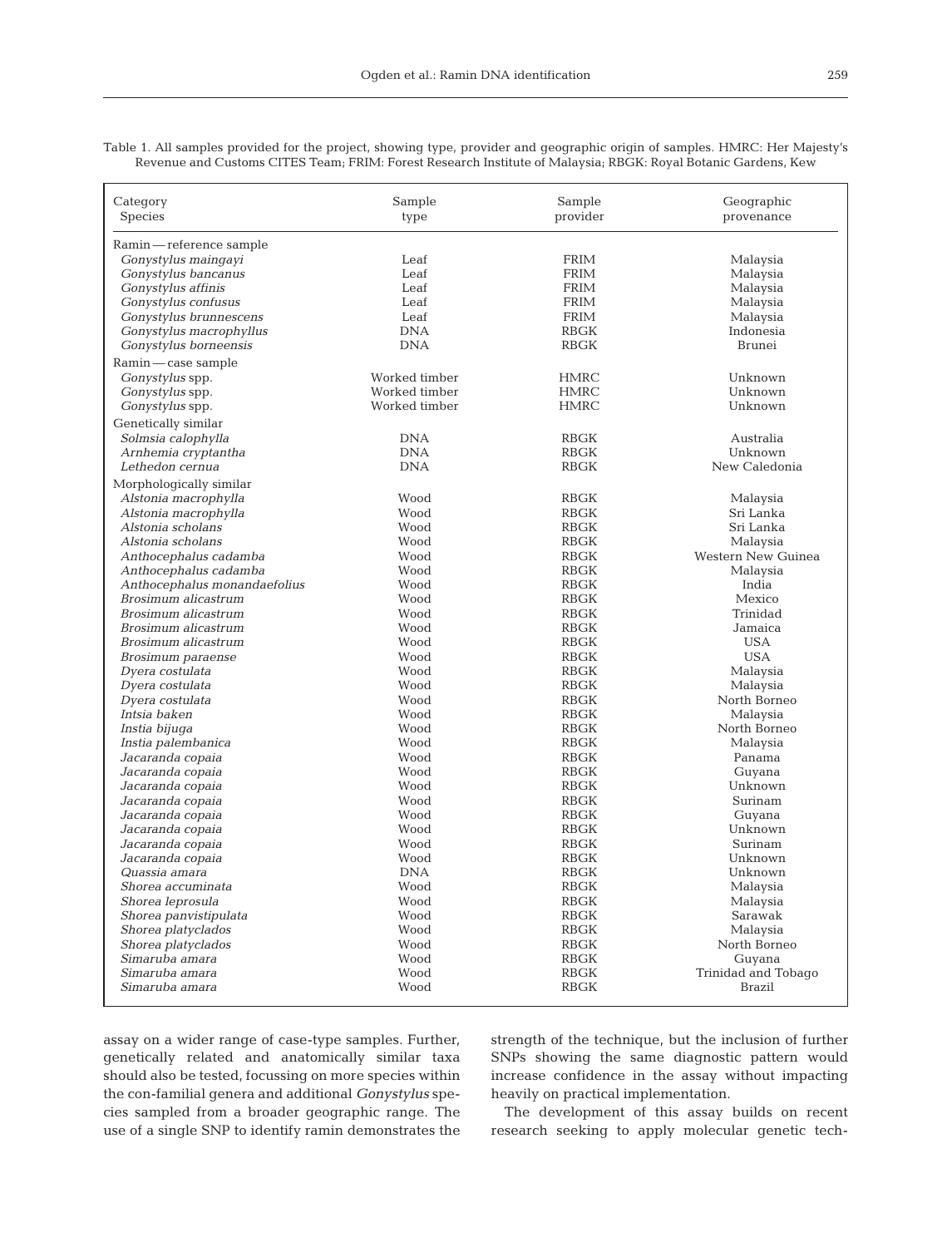Table 2. Detail of the variable nucleotide positions observed at each of the 5 genes for 5 reference samples. Numbers shown are base pairs from the start of the consensus gene sequence for all 5 species. Gene sequence lengths were 300 bp (*accD*), 737 bp (*matK*), 432 bp (*ndhJ*), 426 bp (*rpoB*) and 619 bp (*rpoC*). GenBank accession nos. are given in the same order as the genes in the previous columns. Potential ramin diagnostic Single Nucleotide Polymorphisms (SNPs) are identified by an asterisk

| <b>Species</b>            |           | Variable positions at each locus | GenBank   |                  |                    |                                                    |
|---------------------------|-----------|----------------------------------|-----------|------------------|--------------------|----------------------------------------------------|
|                           | accD      | matK                             | ndhJ      | rpoB             | rpoC1              | Accession Nos.                                     |
|                           | 22        | 11112222334455556666667          |           | 1112223          | 11122233           |                                                    |
|                           | 44        | 401692237166602661344793         | 78        | 682562598        | 17906959           |                                                    |
|                           | 09        | 166881659940760128408711         | 66        | 695639271        | 11877256           |                                                    |
| Gonystylus macrophyllus   | <b>TG</b> | GCCACTCAAAAACTGGGCAGTTCC         | <b>GT</b> | <b>TCATGCCTC</b> | TCGATACA           | FJ379770, FJ379775, FJ379780<br>FJ379785, FJ379792 |
| Gonystylus borneensis     | TG.       | GCCACTCAAAAACTGGGCAATTCC         | <b>GT</b> | <b>TCATGCCTC</b> | TCGATCCA           | FJ379774, FJ379779, FJ379784<br>FJ379789, FJ379794 |
| Solmsia calophylla        | TA        | AACAATCGAAGATCGAGCAGTGCT         | CC.       | CTATGCCTT        | CYRAYMGA           | FJ379771, FJ379776, FJ379781<br>FJ379786, FJ379790 |
| Arnhemia cryptantha       | TA        | GATGCCTGCAGCTCTATGCGTGTC         | GC.       | CTTCAATGT        | CTGGCCGA           | FJ379772, FJ379777, FJ379782<br>FJ379787, FJ379791 |
| Lethedon cernua           | GG        | GACACTCAACGACCGAGCAGCGCC         | GC.       | <b>CTATGCCTC</b> | CCAATCGC           | FJ379773, FJ379778, FJ379783<br>FJ379788, FJ379793 |
| Ramin discriminatory SNPs |           | $*$ $*$<br>$\star$<br>$\star$    | $\star$   | $* *$            | $\star$<br>$\star$ |                                                    |

niques to plant identification for trade control. Several publications have described the use of short fragment-length sequencing as an effective method for analysing degraded DNA (Deguilloux et al. 2004, Ziegenhagen et al. 2005, CITES 2006) and the use of real-time PCR has also been highlighted (Gugerli et al. 2005). The current study draws together many methodological advances within a forensic framework and suggests how the future application of genetic research to trade enforcement can be achieved.

In the broader enforcement context, the use of forensic genetic techniques for timber identification can be seen as complementary to existing anatomical identification techniques. With the development of new genetic assays, work should also be undertaken to develop an integrated approach to timber identification that can be implemented on a global scale, providing a suite of tools for enforcement officers.

*Acknowledgements.* The authors gratefully acknowledge the following for their assistance in data generation, sample provision and technical advice, respectively: L. Kelly and P. Gasson (RBG Kew, UK), and O. Gailing (Institute of Forest Genetics and Forest Tree Breeding, University of Goettingen, Germany). The work was funded by the Department for Environment, Food and Rural Affairs — the UK CITES Management Authority.

### LITERATURE CITED

- Affre A, Kathe W, Raymakers C (2004) Looking under the veneer. Implementation manual on EU timber trade control: focus on CITES-listed trees. Report to the European Commission. TRAFFIC Europe, Brussels
- ▶ Asif MJ, Cannon CH (2005) DNA extraction from processed wood: a case study for the identification of an endangered

timber species (*Gonystylus bancanus*). Plant Mol Biol Rep 23:185–192

- Chase MW, Cowan RS, Hollingsworth PM, van den Berg C and others (2007) A proposal for a standardized protocol to barcode all land plants. Taxon 56:295–299
- CITES (Convention on International Trade in Endangered Species) (2002) Identification manual Vol. 1 Flora. *Gonystylus* spp. CITES Secretariat, Geneva
- CITES (2006) Development of a molecular method to rapidly identify species of the genus *Galanthus* (Amaryllidaceae, CITES Appendix II). A report by the German CITES Scientific Authority*.* No. PC16 Inf. 10. www.cites.org/ common/com/PC/16/X-PC16-10-inf.pdf
- ▶ Deguilloux MF, Pemonge MH, Petit RJ (2002) Novel perspectives in wood certification and forensics: dry wood as a source of chloroplast, mitochondrial and nuclear DNA. Proc R Soc Lond B Biol Sci 269:1039–1046
- ▶ Deguilloux MF, Pemonge MH, Petit RJ (2004) DNA-based control of oak wood geographic origin in the context of the cooperage industry. Ann For Sci 61:97–104
	- Gray J (2005) The 13th Meeting of the Conference of the Parties to CITES. TRAFFIC Bulletin 20(2): 57–70
- Gugerli F, Parducci L, Petit RJ (2005) Ancient plant DNA: ➤ review and prospects. New Phytol 166:409–418
- ► Hollingsworth PM (2008) DNA barcoding plants in biodiversity hotspots: progress and outstanding questions. Heredity 101:1–2
	- Lim TW, Soehartono T, Chen HK (2004) Framing the picture: an assessment of ramin trade in Indonesia, Malaysia and Singapore. TRAFFIC Southeast Asia, Selangor
- ► Linacre A, Hsieh HM, Huang LH, Tsai LC, Kuo YC, Meng HH, Lee JCI (2003) Identification of rhino from medicinal powders and sculptures. Forensic Sci Int 131:1–11
	- Magnussen JE, Pikitch EK, Clarke SC, Nicholson C, Hoelzel AR, Shivji M (2007) Genetic tracking of basking shark products in international trade. Online Early Publications, Animal Conservation 10(2):199–207
	- Richter HG, Gembruch K, Koch G (2008) Software program: CITESwoodID version 1.0. BFH German Federal Agency for Nature Conservation, Berlin